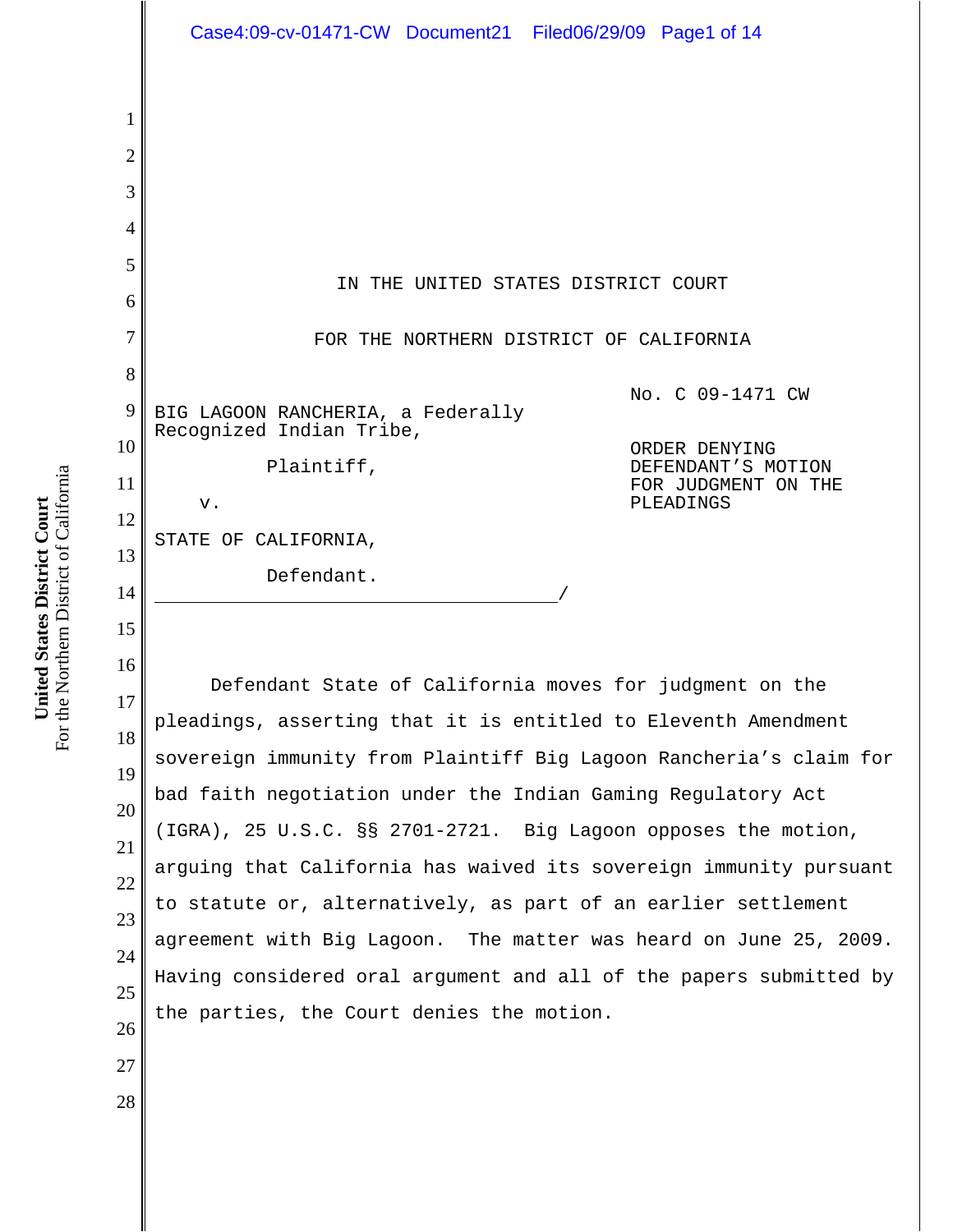BACKGROUND

2 I. IGRA

1

11

12

13

14

15

20

21

22

23

24

25

3 4 5 6 7 8 IGRA sets out a statutory framework for the operation and regulation of gaming by Indian tribes. See 25 U.S.C. § 2702. IGRA provides that Indian tribes may conduct certain gaming activities only if authorized pursuant to a valid compact between the tribe and the state in which the gaming activities take place. See id.  $$2710(d)(1)(C)$ .

9 10 IGRA prescribes the process by which the state and the Indian tribe are to negotiate a gaming compact:

Any Indian tribe having jurisdiction over the Indian lands upon which a class III gaming activity is being conducted, or is to be conducted, shall request the State in which such lands are located to enter into negotiations for the purpose of entering into a Tribal-State compact governing the conduct of gaming activities. Upon receiving such a request, the State shall negotiate with the Indian tribe in good faith to enter into such a compact.

16 Id. § 2710(d)(3)(A); see also Rumsey Indian Rancheria of Wintun

17 Indians v. Wilson, 64 F.3d 1250, 1256-58 (9th Cir. 1994), amended

18 on denial of reh'g by 99 F.3d 321 (9th Cir. 1996). IGRA provides

19 that a gaming compact may include provisions relating to:

- (i) the application of the criminal and civil laws and regulations of the Indian tribe or the State that are directly related to, and necessary for, the licensing and regulation of such activity;
	- (ii) the allocation of criminal and civil jurisdiction between the State and the Indian tribe necessary for the enforcement of such laws and regulations;
	- (iii) the assessment by the State of such activities in such amounts as are necessary to defray the costs of regulating such activity;
- 26 27 28 (iv) taxation by the Indian tribe of such activity in amounts comparable to amounts assessed by the State for comparable activities;

For the Northern District of California For the Northern District of California United States District Court **United States District Court**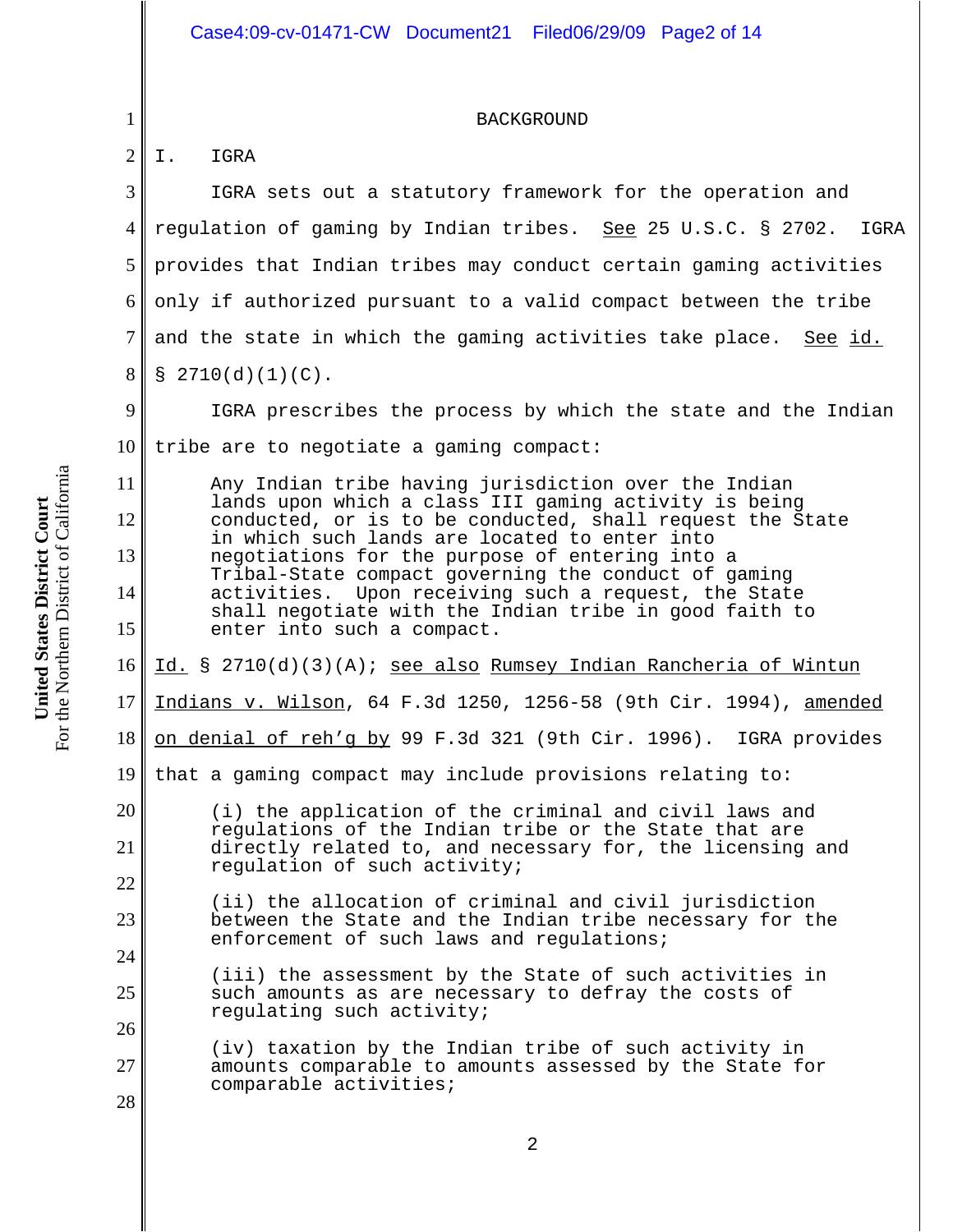(v) remedies for breach of contract;

(vi) standards for the operation of such activity and maintenance of the gaming facility, including licensing; and

(vii) any other subjects that are directly related to the operation of gaming activities.

# Id. § 2710(d)(3)(C).

1

2

3

4

5

6

7

8

9

10

11

12

13

14

15

16

17

18

19

If a state fails to negotiate in good faith, the Indian tribe may, after a 180-day period beginning on the date on which the Indian tribe asked the state to enter into negotiations, bring a lawsuit in federal district court. See id.  $\S$  2710(d)(7)(A)(i). In such an action, the tribe must first show that no tribal-state compact has been entered into and that the state failed to respond in good faith to the tribe's request to negotiate. See id. § 2710(d)(7)(B)(ii). Assuming the tribe makes this prima facie showing, IGRA provides that the "burden of proof" then shifts to the state to prove that it did in fact negotiate in good faith. See id. If the district court concludes that the state failed to negotiate in good faith, it must order the state and the tribe to conclude a compact within a 60-day period. Id.

20 21 22 23 24 25 26 27 28 § 2710(d)(7)(B)(iii). If no compact is entered into within the next sixty days, the tribe and the state must then each submit to a court-appointed mediator a proposed compact that represents their last best offer. See id.  $\S$  2710(d)(7)(B)(iv). The mediator will choose the proposed compact that "best comports with the terms of [IGRA] and any other applicable Federal law and with the findings and order of the court." See id. If, within the next sixty days, the State does not consent to the compact selected by the mediator, the mediator will notify the Secretary of the Interior, who will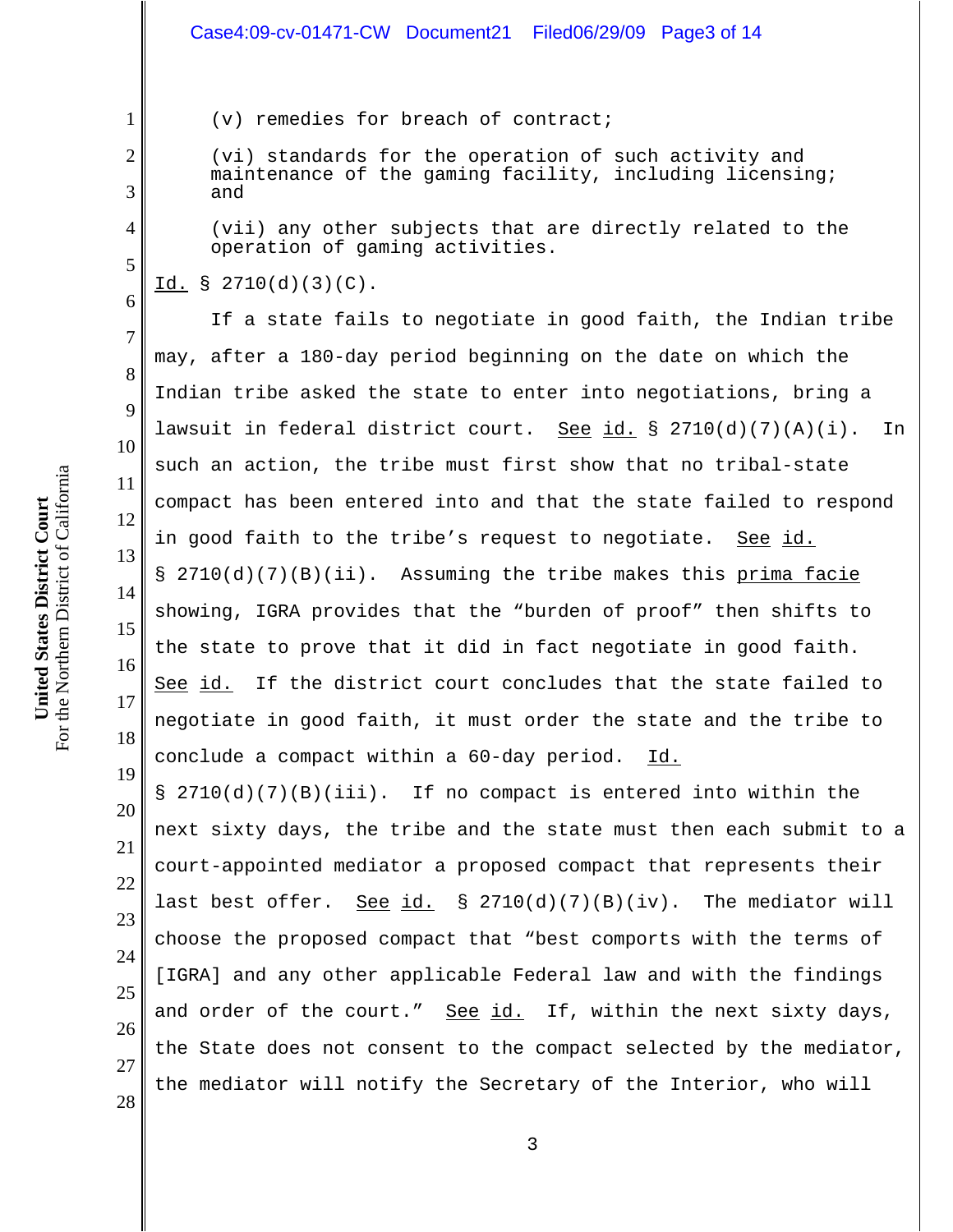1 2 then prescribe the procedures under which class III gaming may be conducted. See id.  $\S$  2710(d)(7)(B)(vii).

3 II. The Dispute Between the Parties<sup>1</sup>

4 5 6 7 8 9 10 11 12 13 14 15 The tribe and the State have been engaged in compact negotiations since the fall of 1993. The tribe filed a lawsuit under IGRA in 1999, alleging that the State had refused to negotiate in good faith. In August, 2005, the tribe reached an agreement with the governor's office on the terms of a compact that would permit it to partner with another tribe to build a casino in Barstow, California. Big Lagoon and the State entered into a settlement agreement, pursuant to which the parties agreed to execute the compact within sixty days. Although the settlement agreement does not refer to any action on the part of the California legislature, legislative ratification was required by law for the compact to take effect.

Paragraph 16 of the settlement agreement provides:

Each of the persons signing this Agreement represents that he or she has written authority to execute this Agreement on behalf of the entity for which he or she is signing this Agreement. This Agreement shall enure to the benefit of and be binding upon the parties and their<br>respective successors and assigns. The Tribal respective successors and assigns. signatory's authority to waive the Tribe's sovereign immunity is set forth in Exhibit C to the Stipulation for Entry of Judgment (Exhibit III to this Agreement). State has waived its sovereign immunity by virtue of the provisions of Government Code section 98005.

23 24 Def.'s Req. for Judicial Notice Ex. F ¶ 16 (emphasis added). Paragraph 19 of the agreement states:

25

26

16

17

18

19

20

21

22

The State and the Tribe agree that should any of the

<sup>27</sup> 28 <sup>1</sup>The following facts are taken from the undisputed allegations in the pleadings and documents of which the Court may take judicial notice. The Court grants the parties' requests for judicial notice, to which no objections have been directed.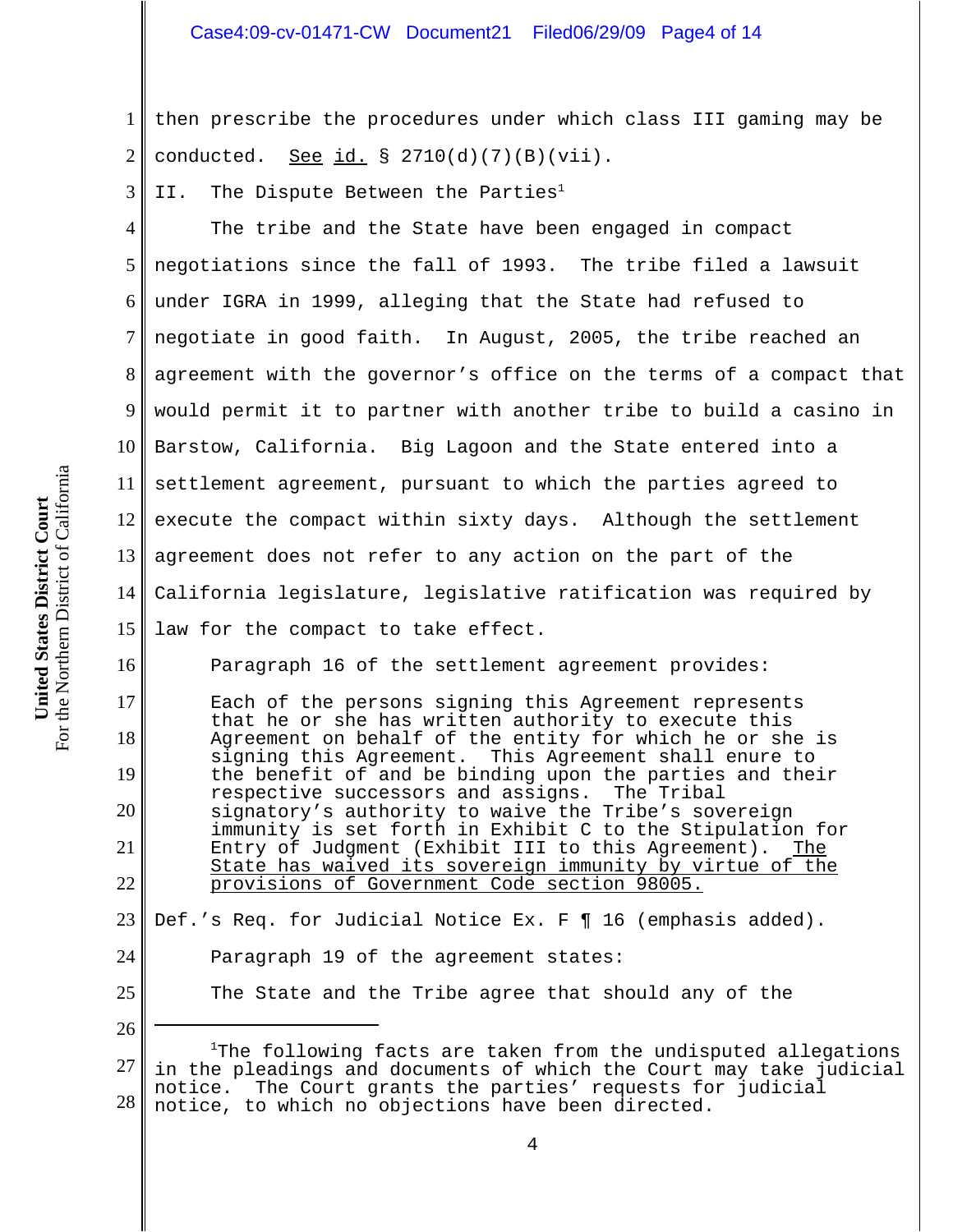## Case4:09-cv-01471-CW Document21 Filed06/29/09 Page5 of 14

contingencies set forth in paragraph 18 occur, the State and the Tribe will commence new compact negotiations within 30 days of the date either party has been given notice of the occurrence of said contingency by the other party. . . . [I]f a new compact is not executed between the State and the Tribe within 120 days of the date these compact negotiations commence, notwithstanding the provisions of 25 U.S.C. §  $2710(d)(7)(B)(i)$  the Tribe shall have the right to file suit pursuant to the provisions of 25 U.S.C. §  $2710(d)(7)(B)(i)$  and the State shall have the right to assert any and all defenses it may have to said suit, except that the State hereby waives any right it might have to claim that said suit is premature by virtue of the provisions of 25 U.S.C.  $$2710(d)(7)(B)(i).$ 

9 10 11 12 13 Id. **[101]** 19. The "contingencies set forth in paragraph 18" include various events that would prevent the compact from entering into effect as planned. The California legislature's failure to ratify the compact by September, 2007 is among the contingencies that would trigger paragraph 19.<sup>2</sup>

14 15 16 17 18 19 20 21 22 23 24 The previous lawsuit was stayed pending the legislature's ratification of the compact. However, the legislature failed to ratify the compact in either the 2006 or 2007 legislative sessions. In November, 2007, the parties submitted a case management statement informing the Court that "the parties' agreed September 17, 2007 deadline for the State legislature to ratify the Compact ha[d] passed" and that the parties had therefore "commenced new compact negotiations" "in accordance with the procedures set forth in [the] settlement agreement." Pl.'s Req. for Judicial Notice Ex. 3 at 1. The parties concurrently filed a stipulation of dismissal and the case was dismissed without prejudice.

25

1

2

3

4

5

6

7

<sup>26</sup> 27 28  ${}^{2}$ Although the California legislature's failure to ratify the compact is not expressly included among the listed contingencies, one of the contingencies is the compact being "deemed null and void pursuant to the provisions of section  $14.2$  thereof."  $\underline{Id.} \P 18(f)$ . Section 14.2 of the compact provides that the compact is null and void if it does not take effect by August 31, 2007.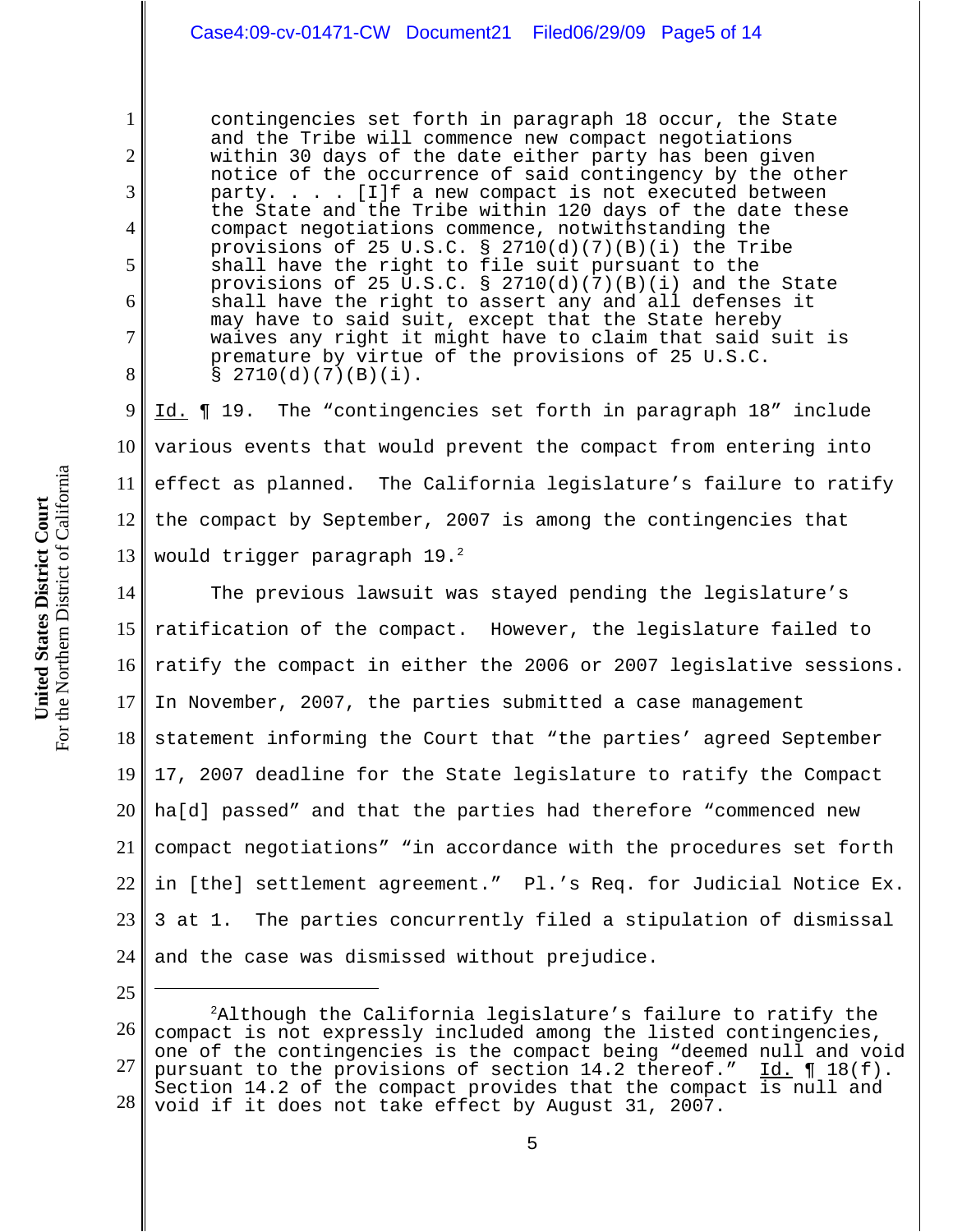1 2 3 4 Big Lagoon and the State have not been able to reach an agreement on a new gaming compact. Big Lagoon asserts that the State has not negotiated in good faith and filed the present lawsuit in April, 2009 to compel it to do so.

### LEGAL STANDARD

6 7 8 9 10 11 12 13 Rule 12(c) of the Federal Rules of Civil Procedure provides, "After the pleadings are closed but within such time as not to delay the trial, any party may move for judgment on the pleadings." Judgment on the pleadings is proper when the moving party clearly establishes on the face of the pleadings that no material issue of fact remains to be resolved and that it is entitled to judgment as a matter of law. Hal Roach Studios, Inc. v. Richard Feiner & Co., Inc., 896 F.2d 1542, 1550 (9th Cir. 1990).

### DISCUSSION

15 I. Proposition 5 and Proposition 29

16 17 18 19 20 21 22 23 24 25 26 27 28 The Eleventh Amendment provides, "The judicial power of the United States shall not be construed to extend to any suit in law or equity, commenced or prosecuted against one of the United States by citizens of another state, or by citizens or subjects of any foreign state." U.S. Const. amend. XI. Eleventh Amendment sovereign immunity extends to lawsuits brought against a state by its own citizens as well as by Indian tribes. Idaho v. Coeur d'Alene Tribe, 521 U.S. 261, 268-69. A state may waive its Eleventh Amendment immunity by statute or otherwise. A court will only find such a waiver, however, when it is evidenced by "the most express language or by such overwhelming implications from the text as [will] leave no room for any other reasonable construction," and the waiver must "extend explicitly to suits in federal court."

5

14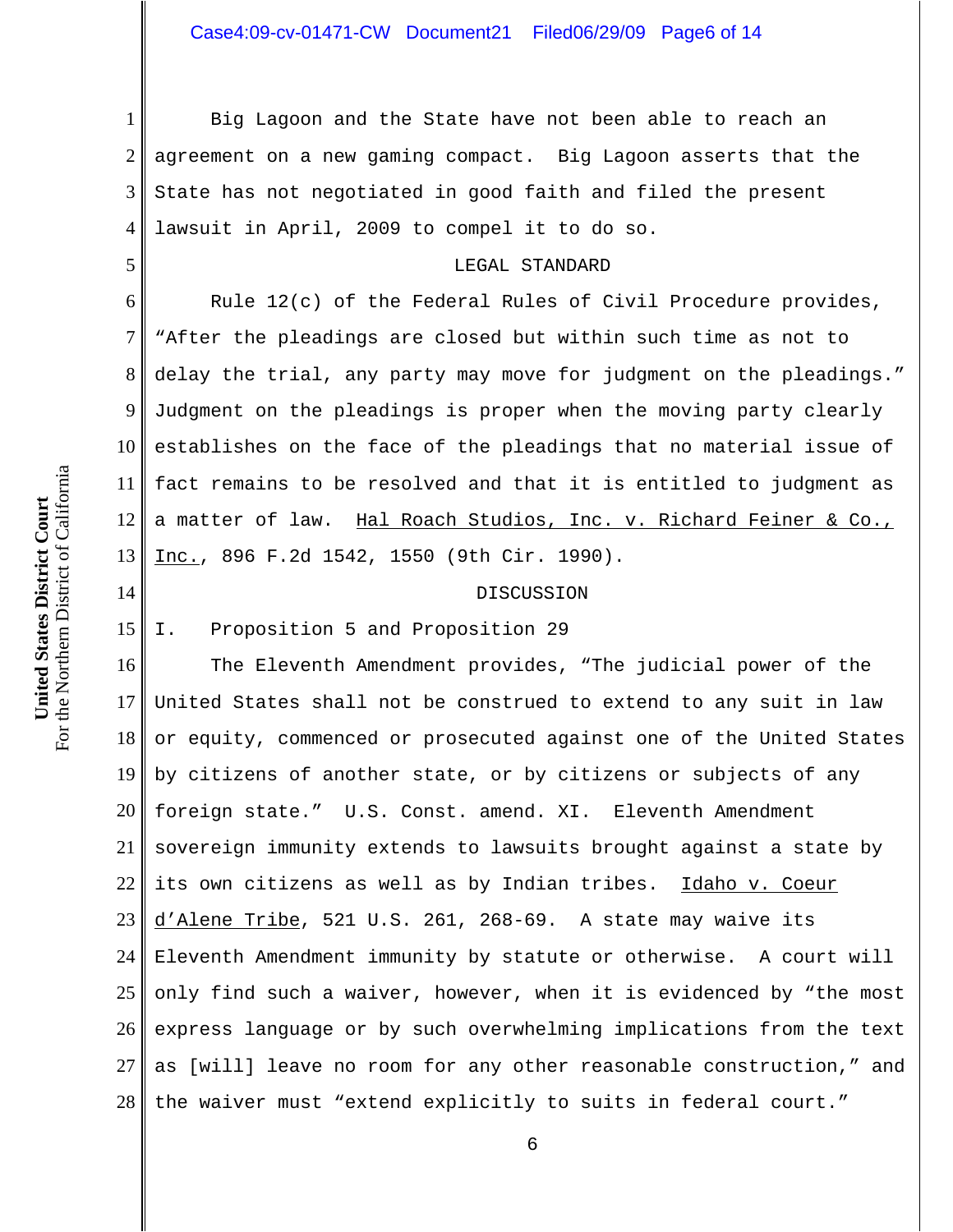1 Leer v. Murphy, 844 F.2d 628, 632 (9th Cir. 1988).

2 3 4 5 6 7 8 9 Congress may not abrogate the states' Eleventh Amendment immunity unless it is acting pursuant to the power granted to it by section 5 of the Fourteenth Amendment. Seminole Tribe of Florida v. Florida, 517 U.S. 44 (1996). In Seminole Tribe, the Supreme Court held that the Eleventh Amendment rendered states immune from federal lawsuits under IGRA. Accordingly, a state may only be subject to an IGRA action to compel it to negotiate in good faith if it has waived its sovereign immunity.

10 11 12 13 14 15 16 17 18 19 In August 1998, the California legislature ratified eleven gaming compacts (known as the Pala compacts) with Indian tribes. The ratification was codified in section 12012.5 of the California Government Code. Subsection (e) of that statute provides, "The Governor is authorized to waive the state's immunity to suit in federal court in connection with any compact negotiated with an Indian tribe or any action brought by an Indian tribe under the Indian Gaming Regulatory Act." The compacts did not enter into effect as planned, however, because a referendum petition was filed that sought voter approval of the ratification.

20 21 22 23 24 25 26 27 In November, 1998, the voters of California passed Proposition 5, a ballot initiative which required the State to enter into a specific compact allowing certain gambling activities on Indian lands with any tribe that was willing to accept the agreement. The initiative also required the governor to negotiate a different tribal-state compact with any tribe that wanted one. The initiative provided for a broader range of gambling activities than the compacts that were ratified by section 12012.5.

Prop. 5 contained a broad waiver of sovereign immunity that

7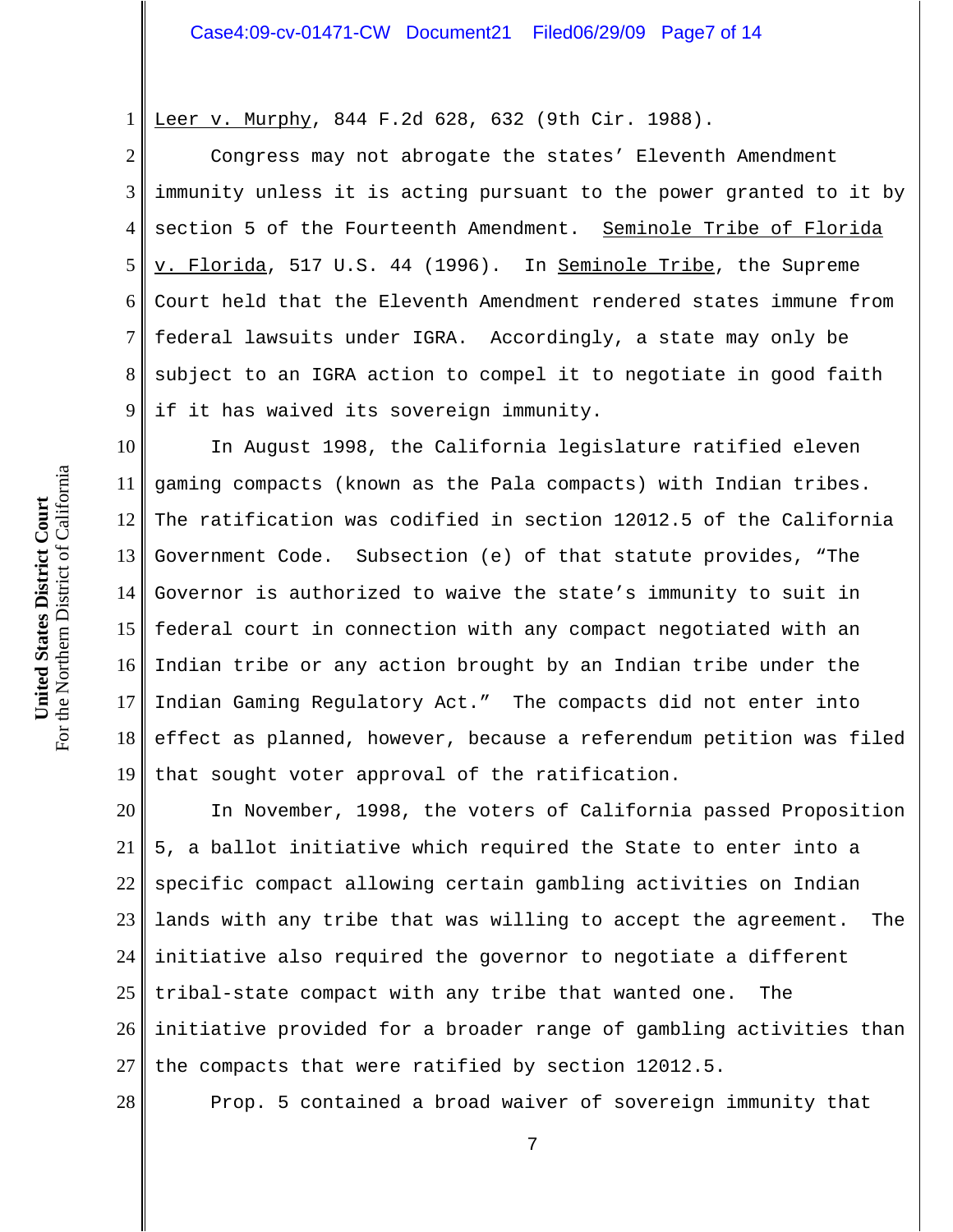1 was codified as the last sentence of section 98005 of the

#### 2 Government Code:

3

4

5

6

7

8

9

[T]he State of California [] submits to the jurisdiction of the courts of the United States in any action brought against the state by any federally recognized California Indian tribe asserting any cause of action arising from the state's refusal to enter into negotiations with that tribe for the purpose of entering into a different Tribal-State compact pursuant to IGRA or to conduct those negotiations in good faith, the state's refusal to enter into negotiations concerning the amendment of a Tribal-State compact to which the state is a party, or to negotiate in good faith concerning that amendment, or the state's violation of the terms of any Tribal-State compact to which the state is or may become a party.

10 11 12 13 14 15 16 17 18 19 In August, 1999, the California Supreme Court held that the bulk of Prop. 5 was invalid because it was contrary to article IV, section 19(e) of the California Constitution, which provided that the "Legislature has no power to authorize, and shall prohibit casinos of the type currently operating in Nevada and New Jersey." Hotel Employees and Restaurant Employees Int'l Union v. Davis, 21 Cal. 4th 585 (1999).<sup>3</sup> However, the court held that the final sentence of section 98005, which waives the State's sovereign immunity, was not unconstitutional and was severable from the rest of the initiative. This sentence was therefore not struck down.

20 21 22 23 As noted above, the compacts ratified by section 12012.5 were subject to a referendum. The referendum appeared on the March, 2000 ballot as Proposition 29. The voters approved the referendum and section 12012.5 went into effect on March 8, 2000.

24 II. Waiver of Sovereign Immunity Pursuant to Statute

25 26 Big Lagoon argues that the broad waiver of sovereign immunity against IGRA suits contained in section 98005 applies to this case.

<sup>28</sup> 3This constitutional provision was later amended by initiative.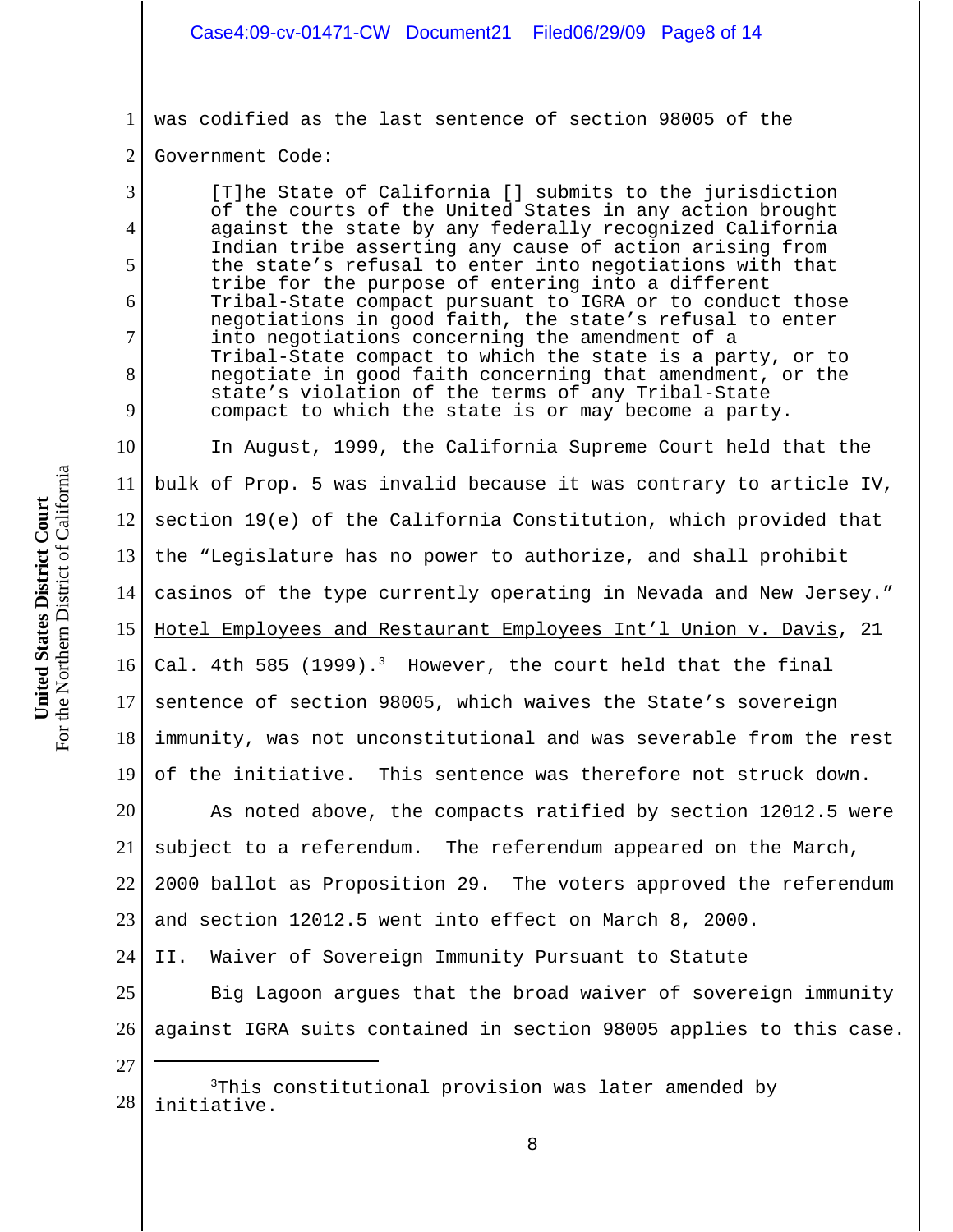## Case4:09-cv-01471-CW Document21 Filed06/29/09 Page9 of 14

1 2 3 4 5 6 7 The State apparently concedes that, if section 98005 is still in effect, it has waived its immunity with respect to this action. The State argues, however, that in approving section 12012.5, Prop. 29 repealed Prop. 5's waiver of sovereign immunity. In the State's view, section 12012.5(e) abandoned section 98005's broad waiver of immunity in favor of permitting the governor to waive immunity in the exercise of his discretion.

8 9 10 11 12 13 14 15 16 17 The State argues that section 12012.5(e) irreconcilably conflicts with section 98005 and notes that, where an irreconcilable conflict exists between two statutes, the latest expression of the legislative will should prevail. See, e.g., Branch v. Smith, 538 U.S. 254, 273 (2003). At the same time, it is a "cardinal rule" that implied repeals are disfavored. Morton v. Mancari, 417 U.S. 535, 549 (1974). Thus, a later statute will only be interpreted as repealing an earlier statute if there is an actual "repugnancy between the words or purposes" of the statutes. Nigg v. U.S. Postal Serv., 555 F.3d 781, 788 (9th Cir. 2009).

18 19 20 21 22 23 24 25 26 27 28 Although the text of section 12012.5(e) implicitly assumes that the State has not already waived its sovereign immunity with respect to IGRA actions, it does not refer to section 98005 or purport to repeal it. Nor does section 12012.5(e) purport to "restore" the State's right to sovereign immunity or to change the status quo in any way other than by permitting the governor to waive sovereign immunity if he so chooses. Although section 12012.5(e) may reflect a mistaken assumption about the status of the State's sovereign immunity at the time it was passed, it is not in direct conflict with section 98005, and should not be interpreted as repealing the existing statute.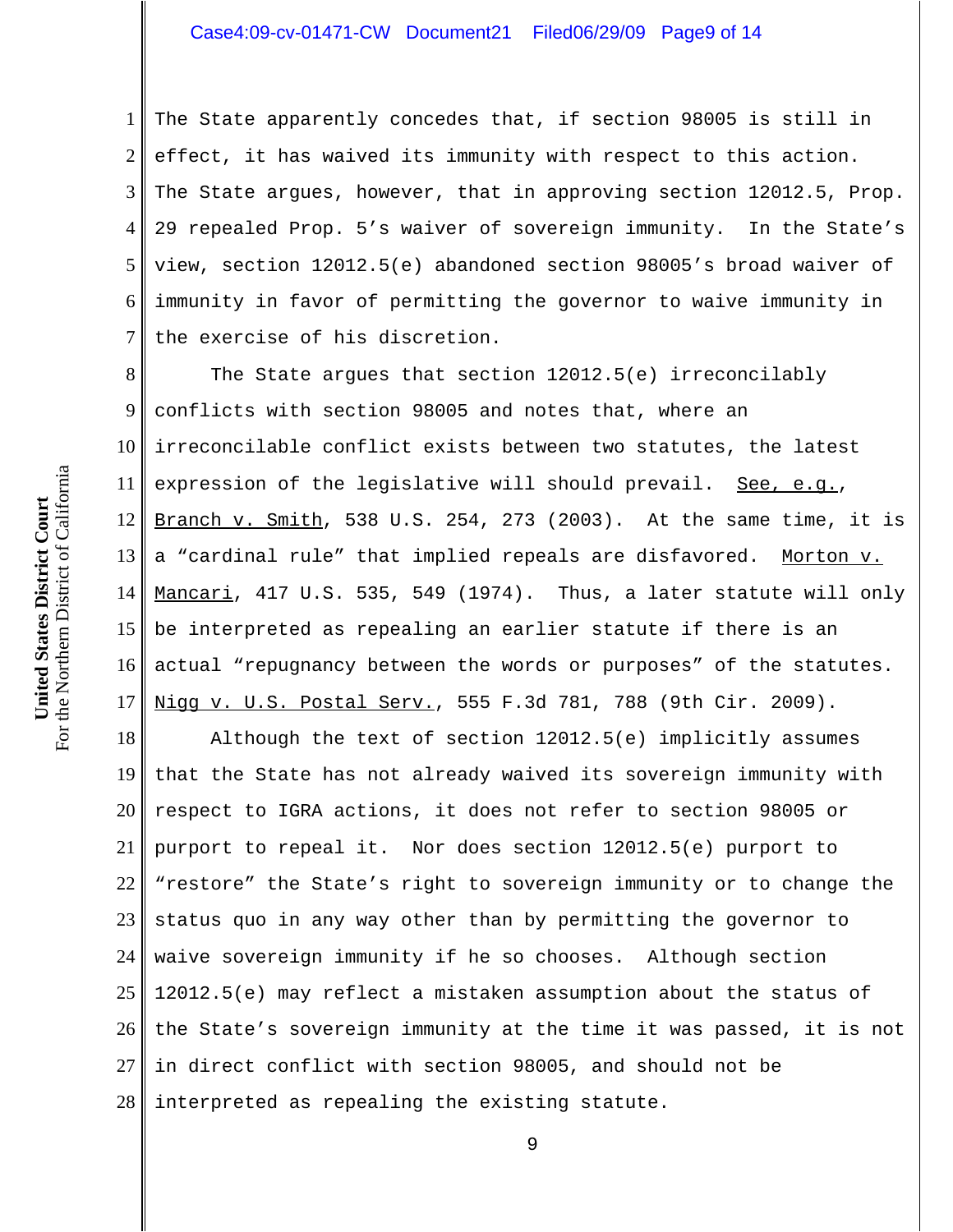## Case4:09-cv-01471-CW Document21 Filed06/29/09 Page10 of 14

1 2 3 4 5 6 7 8 9 10 11 12 Moreover, the text of section 12012.5(e) must be understood in the context of its legislative history. When the statute was originally authored, Prop. 5 had not yet been passed, and thus the State had not yet waived its statutory immunity from suit under IGRA. Section 12012.5(e) simply provided that the governor could, at his discretion, choose to depart from what was then the status quo and waive sovereign immunity in connection with particular compacts or IGRA actions. After the voters passed Prop. 5, section 12012.5(e) became an artifact and was no longer necessary. It clearly could not have been intended in the first instance to "restore" sovereign immunity, in that sovereign immunity had not been waived at the time it was written.

13 14 15 16 17 18 19 20 21 22 23 24 25 26 27 Furthermore, there is no evidence that, in passing Prop. 29, the voters intended to repeal the broad waiver of sovereign immunity they had previously enacted with Prop. 5. Unlike Prop. 5, which took a systemic approach and would have permitted the operation of "Nevada-style casinos" by any tribe that wanted them, Prop. 29 simply approved eleven specific compacts that had already been ratified by the state legislature. The voter information materials on Prop. 29 say nothing about repealing section 98005's waiver of sovereign immunity; in fact, the Legislative Analyst's explanation of the measure says nothing about sovereign immunity at all. Rather, it simply explains the effect of the proposal as allowing the Pala compacts to enter into effect. There is thus no basis for concluding that the voters intended the artifact in section 12012.5(e) to change the status of California's sovereign immunity in connection with IGRA actions.

28

Finally, a number of IGRA cases have been filed after section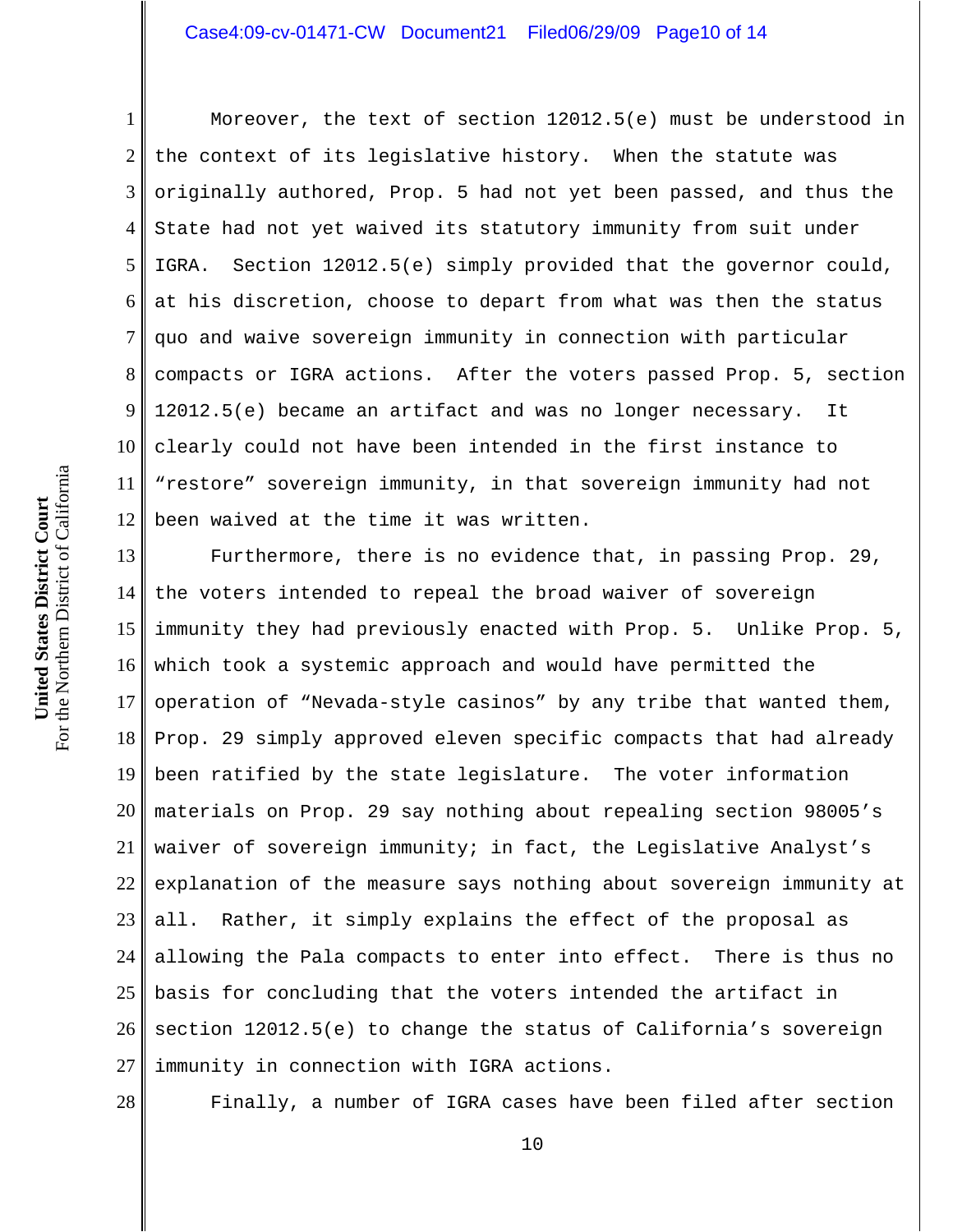1 2 3 4 5 6 7 8 9 10 11 12 13 14 12012.5(e) went into effect, and none of the cases cited by the parties has been dismissed on the basis of sovereign immunity. See, e.g., Cachil Dehe Band of Wintun Indians v. California, No. 07-CV-1069 (E.D. Cal.); Quechan Tribe v. California, No 06-CV-0156 (S.D. Cal.). Moreover, decisions in these cases have noted that, pursuant to section 98005, California waived its sovereign immunity to suits brought under IGRA. See Artichoke Joe's Cal. Grand Casino v. Norton, 353 F.3d 712, 716 n.7 (9th Cir. 2003); Mechoopda Indian Tribe v. Schwarzenegger, 2004 WL 1103021, at \*3 n.4 (E.D. Cal. 2004). While it does not appear that the courts presiding over these cases were directly confronted with the issue of whether section 12012.5(e) repealed section 98005, the decisions demonstrate that the State's position in this litigation is one that it has not asserted in the past.

15 16 17 18 The Court concludes that, pursuant to section 98005, the State has waived its sovereign immunity from suit under IGRA. Accordingly, the State's motion is properly denied on this ground alone.

19 20 III. Waiver of Sovereign Immunity Pursuant to the Settlement Agreement

21 22 25 28 Even if the State were not subject to this suit pursuant to section 98005, it waived its sovereign immunity when it signed the settlement agreement. As noted above, the agreement states in no uncertain terms that the State "has waived its sovereign immunity by virtue of the provisions of Government Code section 98005" and provides that, if the compact is not ratified and new negotiations are not successful, "the Tribe shall have the right to file suit" under IGRA. The State focuses on the fact that the agreement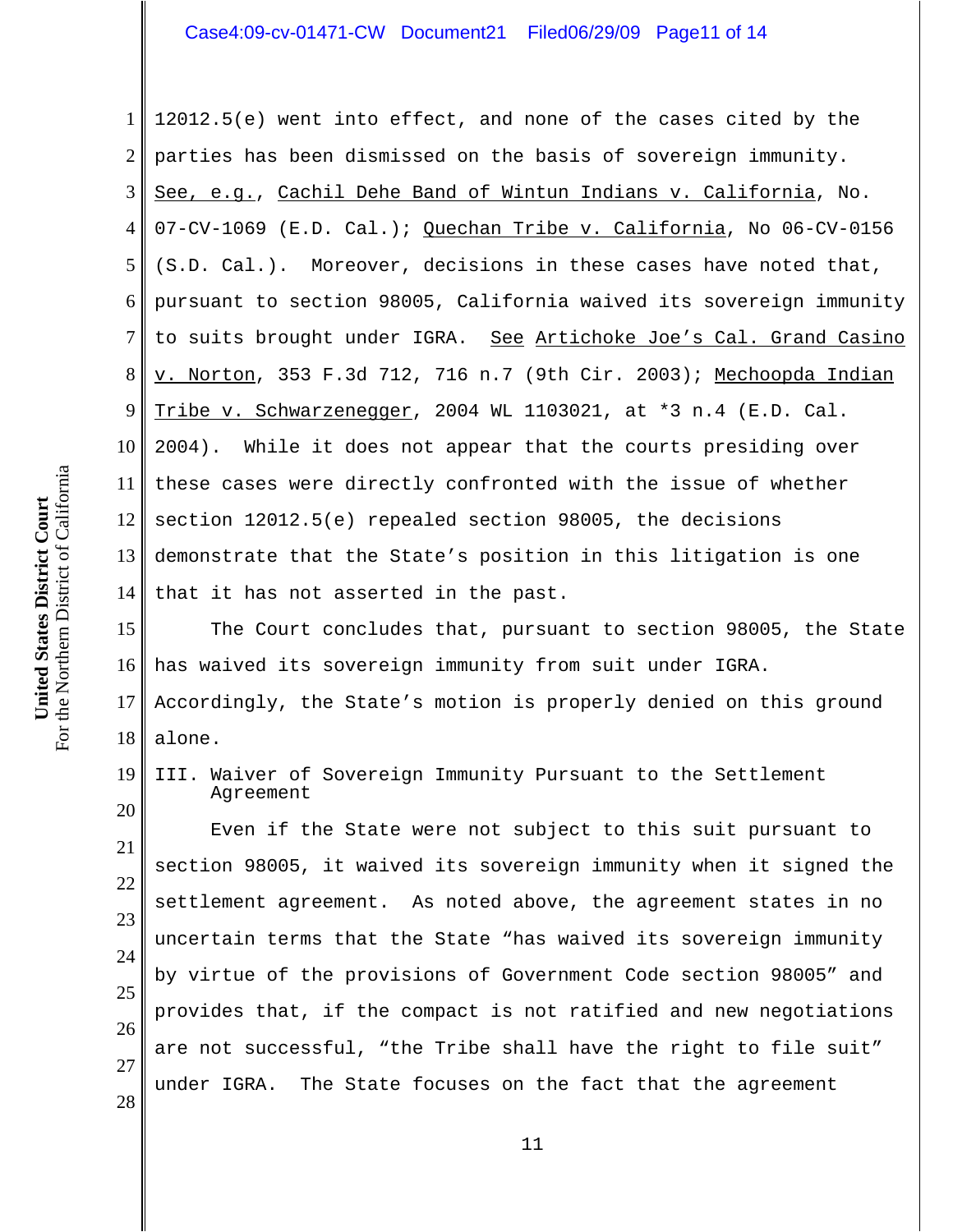## Case4:09-cv-01471-CW Document21 Filed06/29/09 Page12 of 14

1 2 3 4 5 6 7 8 9 10 11 12 13 further provides that it has "the right to assert any and all defenses it may have to said suit." Nonetheless, the State represented in the agreement that it had already waived any right to sovereign immunity pursuant to the broad waiver contained in section 98005. The agreement was signed after section  $12012.5(e)$ went into effect, and thus at a time when, according to the State's new position, section 98005 had been repealed. It is disingenuous for the State to suggest that "any and all defenses" was intended to include a defense that the State concurrently represented had already been categorically waived. $^4$  – Moreover, the promise that the tribe could bring a new lawsuit would be meaningless if the State could simply change its position and invoke the absolute bar of sovereign immunity.

14 15 16 IV. Governor Schwarzenegger as a Required and Indispensable Party Rule  $19(a)(1)(A)$  of the Federal Rules of Civil Procedure provides that a person who is subject to service of process and

18 19 20 21 22 23 24 25 26 27 28 4The State maintains that the waiver referred to in the agreement applied only to immunity from the 1999 action, which was filed before section 12012.5(e) was enacted, and thus was meant only to clarify that the Court could enforce the settlement agreement itself. This argument appears to be a post hoc rationalization rather than a plausible interpretation of the intended meaning of the waiver at the time it was drafted, considering that the State has never taken the position that it is entitled to sovereign immunity from post-2000 IGRA suits until now. Even if the State harbored a contemporaneous belief during settlement negotiations that it would be entitled to sovereign immunity against any future lawsuit by Big Lagoon, there is no evidence that the State disclosed this undiscernible interpretation of the waiver provision. Any undisclosed understanding of the meaning of the waiver is irrelevant to the provision's interpretation. See Founding Members of the Newport Beach Country Club v. Newport Beach Country Club, Inc., 109 Cal. App. 4th 944, 956 (2003) ("[I]t is the objective intent, as evidenced by the words of the contract, rather than the subjective intent of one of the parties, that controls interpretation. The parties' undisclosed intent or understanding is irrelevant to contract interpretation.") (citation and internal quotation marks omitted).

17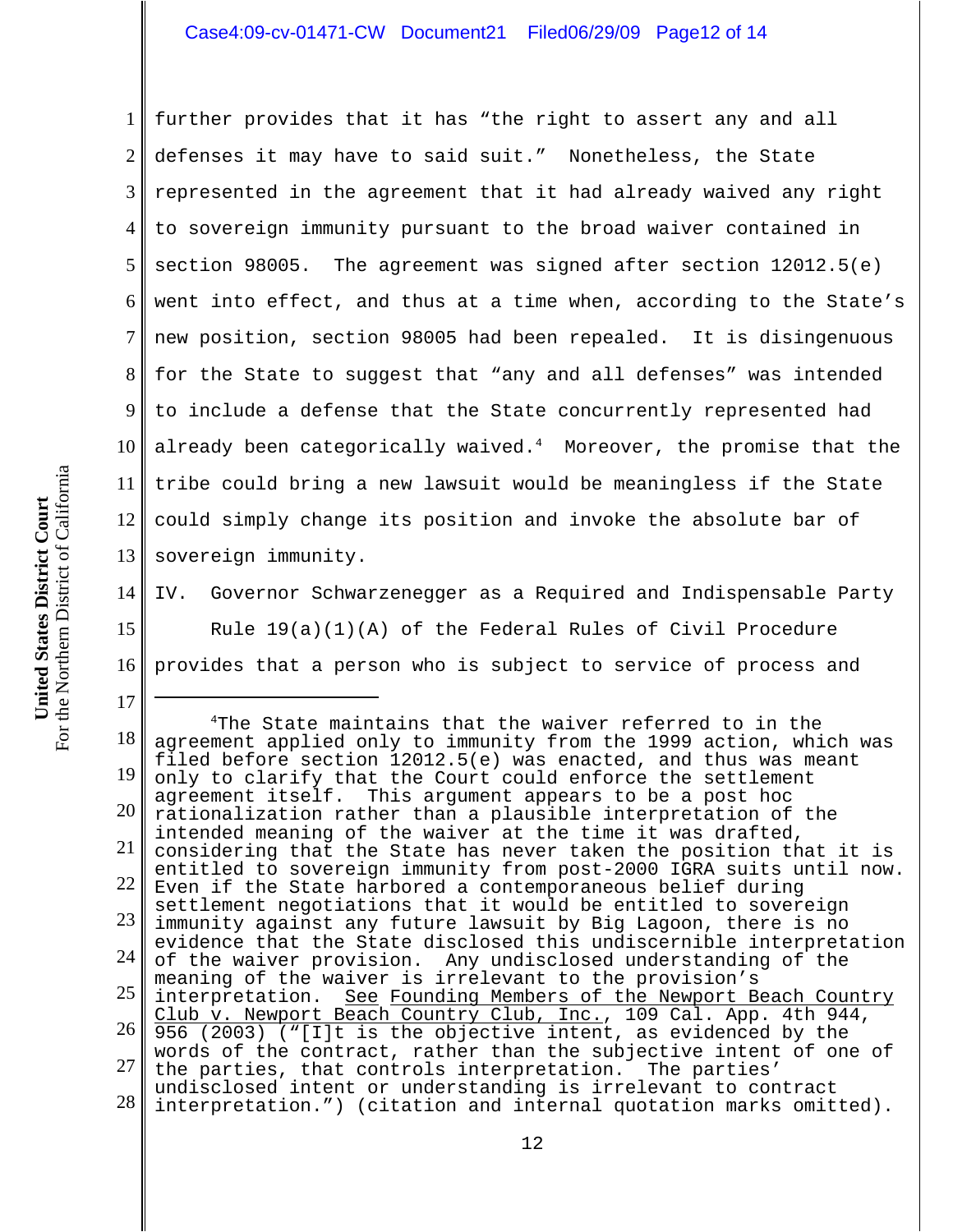1 2 3 4 5 6 7 8 9 10 whose joinder will not deprive the court of subject-matter jurisdiction must be joined as a party if, in that person's absence, the court cannot accord complete relief among existing parties. The State notes that, under the California Constitution, only the governor is authorized to negotiate and conclude gaming compacts with Indian tribes. See Cal. Const. art. IV, § 19(f). The State argues that, because compliance with the relief requested in this action -- an injunction requiring the State to negotiate in good faith -- can only be carried out by Governor Schwarzenegger, the Governor is a necessary party and must be joined.

11 12 13 14 15 16 17 18 19 20 21 22 23 24 If Governor Schwarzenegger were joined as a defendant in this action, it would be in his official capacity as an agent of the State of California, not in his individual capacity. Because suits against a state officer in his or her official capacity "are in reality suits against the state itself," it is not clear that the Governor's joinder as an alter ego of the State would serve any purpose. Moreover, an injunction requiring the State to negotiate in good faith would be binding on the office of the governor, as an agency of the State. Governor Schwarzenegger, in his official capacity as an agent of the State, would not be free to disregard an injunction against the State itself. Hagood v. Southern, 117 U.S. 52, 69 (1886), and State v. Superior Court, 12 Cal. 3d 237, 255 (1974), which the State cites in support of its position, do not suggest otherwise.

25 26 The Court concludes that Big Lagoon need not join Governor Schwarzenegger as a defendant in this action.

For the Northern District of California For the Northern District of California United States District Court **United States District Court**

27

28